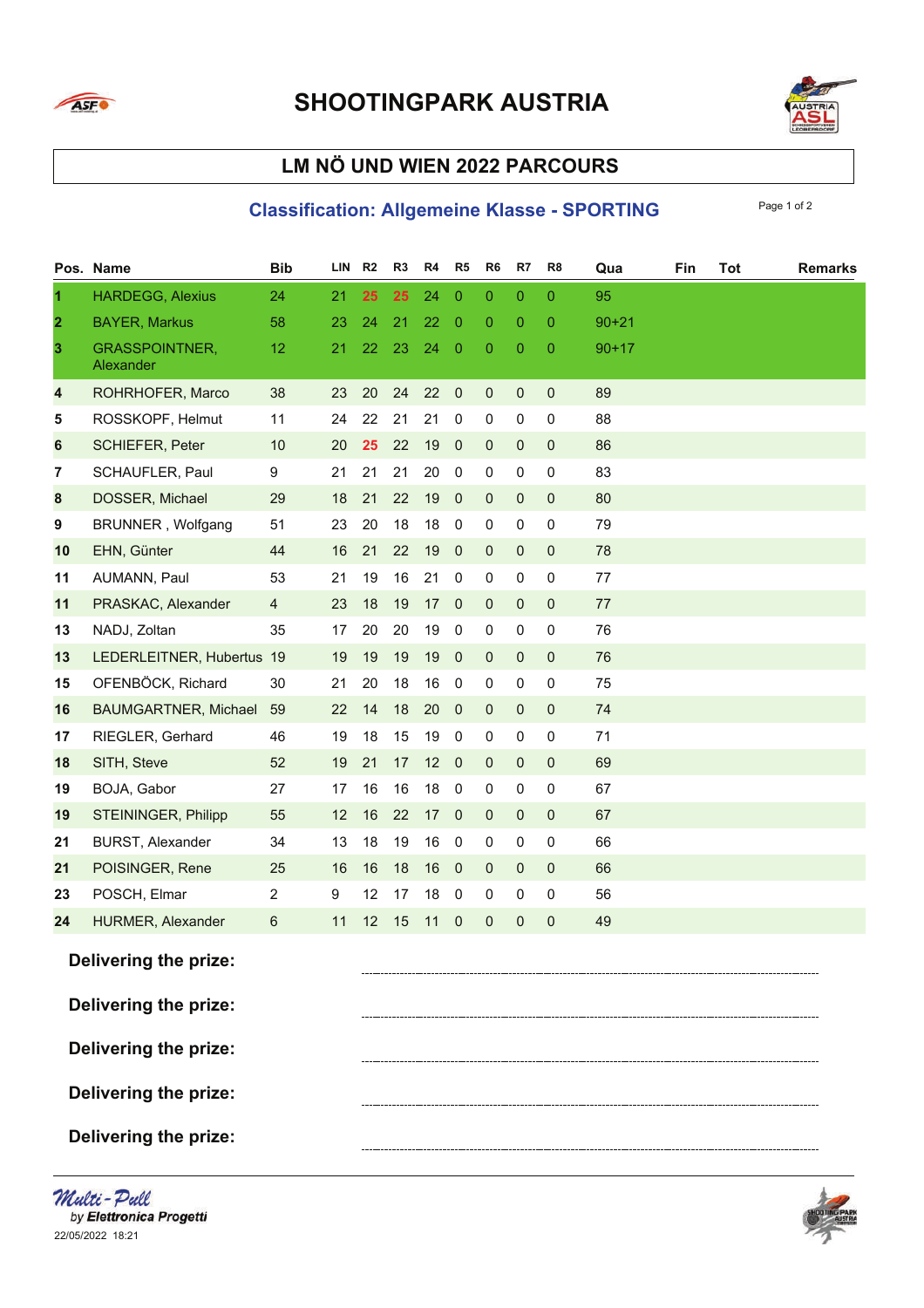| <b>Classification: Allgemeine Klasse - SPORTING</b> | Page 2 of 2 |
|-----------------------------------------------------|-------------|
|-----------------------------------------------------|-------------|

| Pos. Name             | <b>Bib</b> |  | $LIN$ R <sub>2</sub> R <sub>3</sub> | R4 R5 R6 R7 R8 |  | Qua | Fin | Tot | Remarks |
|-----------------------|------------|--|-------------------------------------|----------------|--|-----|-----|-----|---------|
| Delivering the prize: |            |  |                                     |                |  |     |     |     |         |



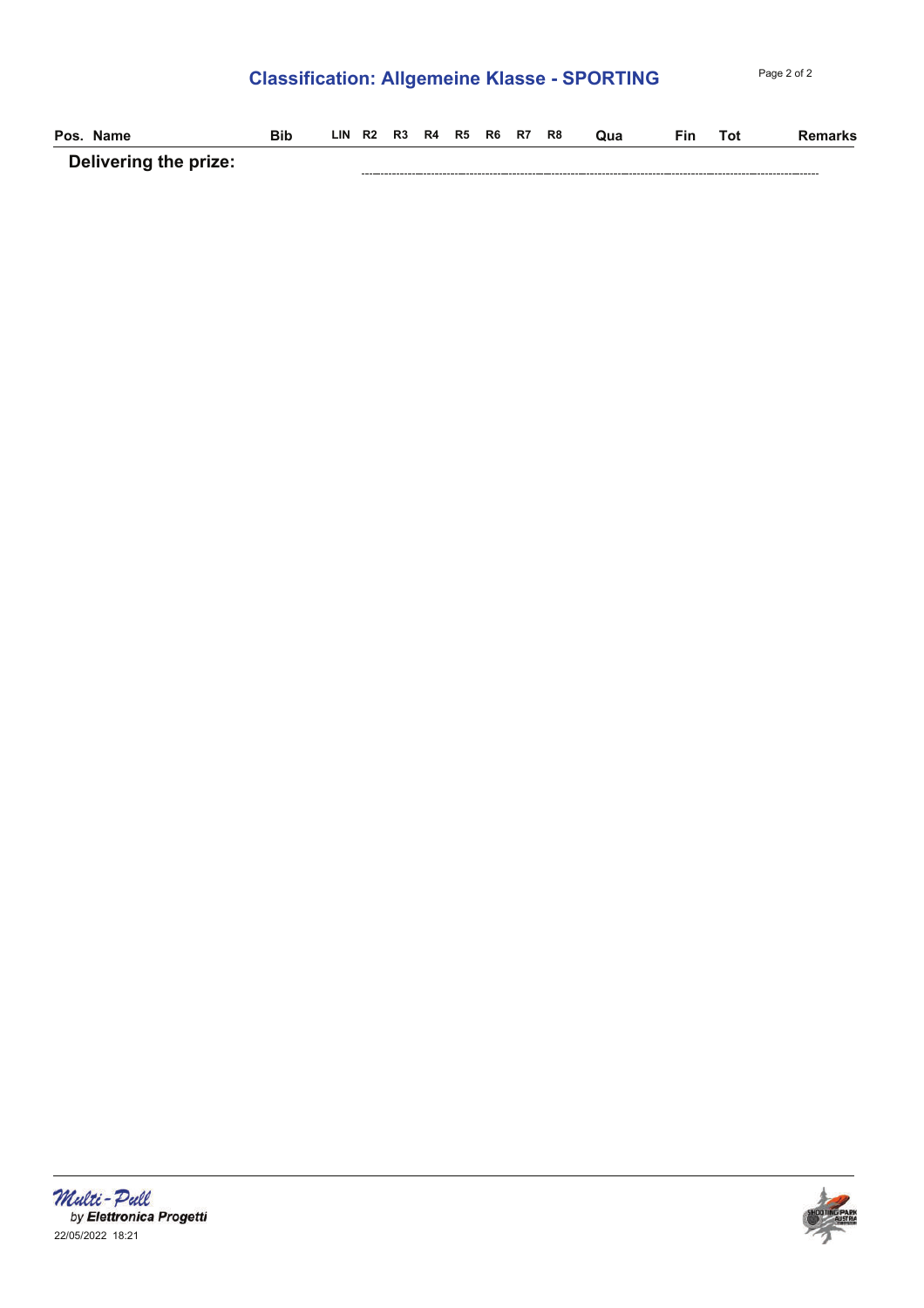



### **LM NÖ UND WIEN 2022 PARCOURS**

#### **Classification: Senioren 2 - SPORTING**

|                | Pos. Name             | <b>Bib</b>     | <b>LIN</b> | R <sub>2</sub> | R <sub>3</sub> | R4 | R <sub>5</sub> | R <sub>6</sub> | R7             | R8           | Qua | <b>Fin</b> | Tot | <b>Remarks</b> |
|----------------|-----------------------|----------------|------------|----------------|----------------|----|----------------|----------------|----------------|--------------|-----|------------|-----|----------------|
| 1              | APPEL, Rudolf         | 14             | 21         | 17             | 21             | 17 | $\theta$       | $\mathbf{0}$   | $\mathbf{0}$   | 0            | 76  |            |     |                |
| $\mathbf{2}$   | <b>MEIXNER, Ernst</b> | 16             | 20         | 19             | 20             | 16 | $\overline{0}$ | $\overline{0}$ | $\overline{0}$ | $\Omega$     | 75  |            |     |                |
| 3              | FRITZ, Hermann        | 54             | 16         | 22             | 18             | 17 | $\Omega$       | $\overline{0}$ | $\mathbf{0}$   | $\Omega$     | 73  |            |     |                |
| 4              | FELBER, Rudolf        | 37             | 20         | 17             | 16             | 19 | $\mathbf{0}$   | $\mathbf{0}$   | $\mathbf{0}$   | 0            | 72  |            |     |                |
| 5              | HABERL, Hans          | 36             | 17         | 19             | 19             | 16 | $\mathbf 0$    | 0              | $\mathbf 0$    | 0            | 71  |            |     |                |
| 5              | PFEIFER, Johann       | 45             | 18         | 18             | 19             | 16 | $\overline{0}$ | $\mathbf{0}$   | $\mathbf{0}$   | $\mathbf{0}$ | 71  |            |     |                |
| $\overline{7}$ | STEIBL, Gerhard       | $\overline{7}$ | 15         | 18             | 15             | 17 | $\mathbf 0$    | $\mathbf 0$    | $\mathbf 0$    | 0            | 65  |            |     |                |
|                | Delivering the prize: |                |            |                |                |    |                |                |                |              |     |            |     |                |
|                | Delivering the prize: |                |            |                |                |    |                |                |                |              |     |            |     |                |
|                | Delivering the prize: |                |            |                |                |    |                |                |                |              |     |            |     |                |
|                | Delivering the prize: |                |            |                |                |    |                |                |                |              |     |            |     |                |
|                | Delivering the prize: |                |            |                |                |    |                |                |                |              |     |            |     |                |
|                | Delivering the prize: |                |            |                |                |    |                |                |                |              |     |            |     |                |



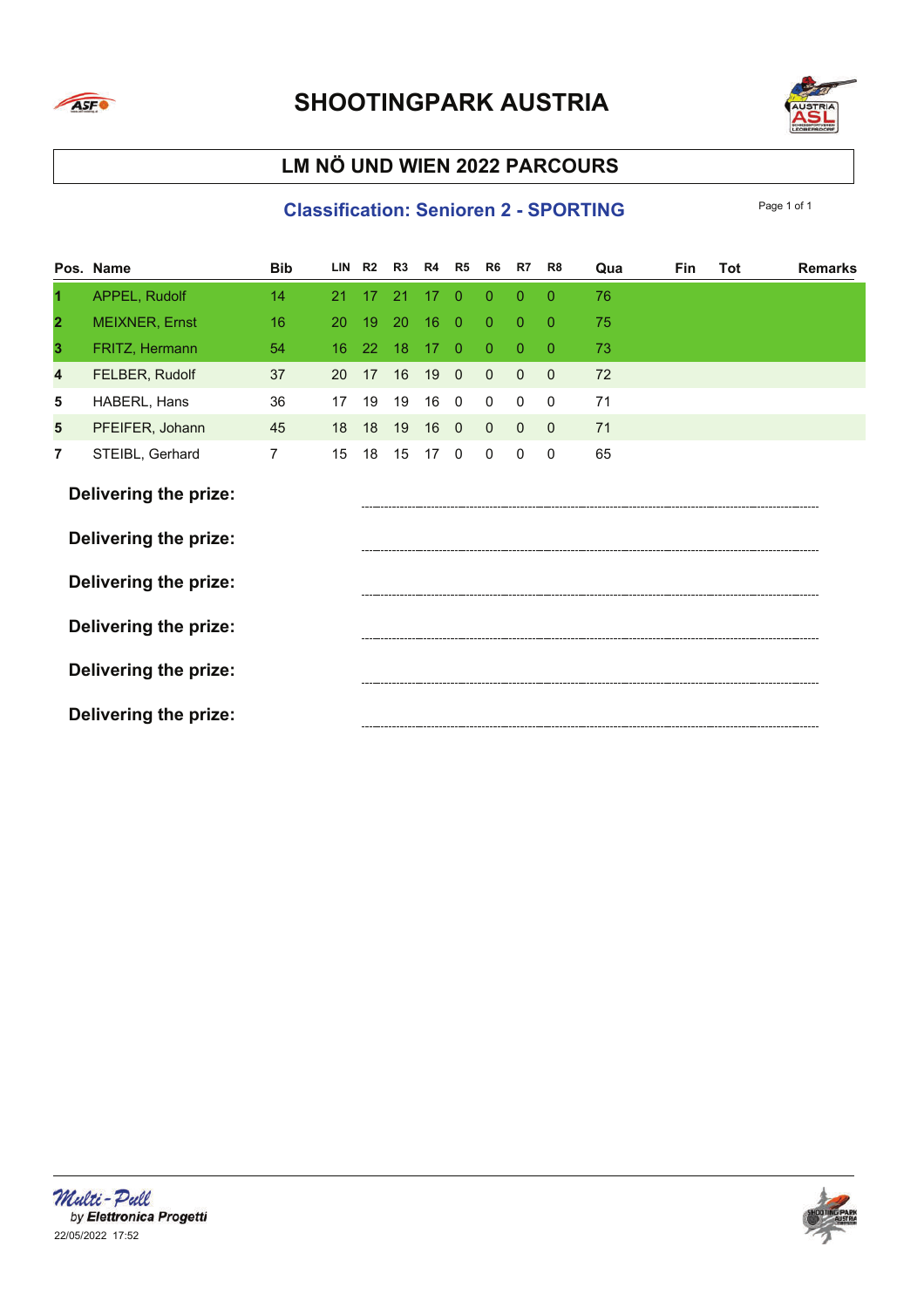



### **LM NÖ UND WIEN 2022 PARCOURS**

#### **Classification: Senioren - SPORTING**

|                       | Pos. Name                               | <b>Bib</b> | <b>LIN</b> | R <sub>2</sub> | R <sub>3</sub> | R4 | R <sub>5</sub> | R <sub>6</sub> | R7           | R8          | Qua       | Fin | <b>Tot</b> | <b>Remarks</b> |
|-----------------------|-----------------------------------------|------------|------------|----------------|----------------|----|----------------|----------------|--------------|-------------|-----------|-----|------------|----------------|
| 1                     | LUKASEDER, Herbert                      | 40         | 22         | 22             | 21             | 22 | $\theta$       | $\Omega$       | $\Omega$     | $\Omega$    | 87        |     |            |                |
| $\mathbf{2}$          | <b>TSCHIDERER, Thomas</b>               | 56         | 20         | 22             | 21             | 20 | $\overline{0}$ | $\mathbf{0}$   | $\mathbf{0}$ | $\theta$    | $83 + 22$ |     |            |                |
| 3                     | <b>WALTERSKIRCHEN,</b><br><b>Hubert</b> | 18         | 21         | 23             | 20             | 19 | $\theta$       | $\mathbf{0}$   | $\Omega$     | $\theta$    | $83 + 18$ |     |            |                |
| 4                     | WATZINGER, Walter                       | 48         | 18         | 20             | 22             | 19 | $\mathbf{0}$   | $\mathbf{0}$   | $\mathbf{0}$ | $\Omega$    | 79        |     |            |                |
| 4                     | PRASCHL-BICHLER,<br>Martin              | 17         | 22         | 20             | 18             | 19 | $\mathbf 0$    | $\mathbf 0$    | $\mathbf 0$  | 0           | 79        |     |            |                |
| $6\phantom{1}6$       | FRÖCH, Josef                            | 28         | 18         | 18             | 18             | 18 | $\mathbf{0}$   | $\mathbf{0}$   | $\mathbf{0}$ | $\mathbf 0$ | 72        |     |            |                |
| 7                     | SCHMID, Josef                           | 26         | 17         | 20             | 17             | 16 | $\mathbf 0$    | 0              | $\mathbf 0$  | $\mathbf 0$ | 70        |     |            |                |
| 8                     | WAWSCHINEK, Oskar                       | 32         | 15         | 16             | 17             | 17 | $\mathbf{0}$   | $\mathbf{0}$   | $\mathbf{0}$ | $\Omega$    | 65        |     |            |                |
| Delivering the prize: |                                         |            |            |                |                |    |                |                |              |             |           |     |            |                |
|                       | Delivering the prize:                   |            |            |                |                |    |                |                |              |             |           |     |            |                |
|                       | Delivering the prize:                   |            |            |                |                |    |                |                |              |             |           |     |            |                |
|                       | Delivering the prize:                   |            |            |                |                |    |                |                |              |             |           |     |            |                |
|                       | Delivering the prize:                   |            |            |                |                |    |                |                |              |             |           |     |            |                |
|                       | Delivering the prize:                   |            |            |                |                |    |                |                |              |             |           |     |            |                |



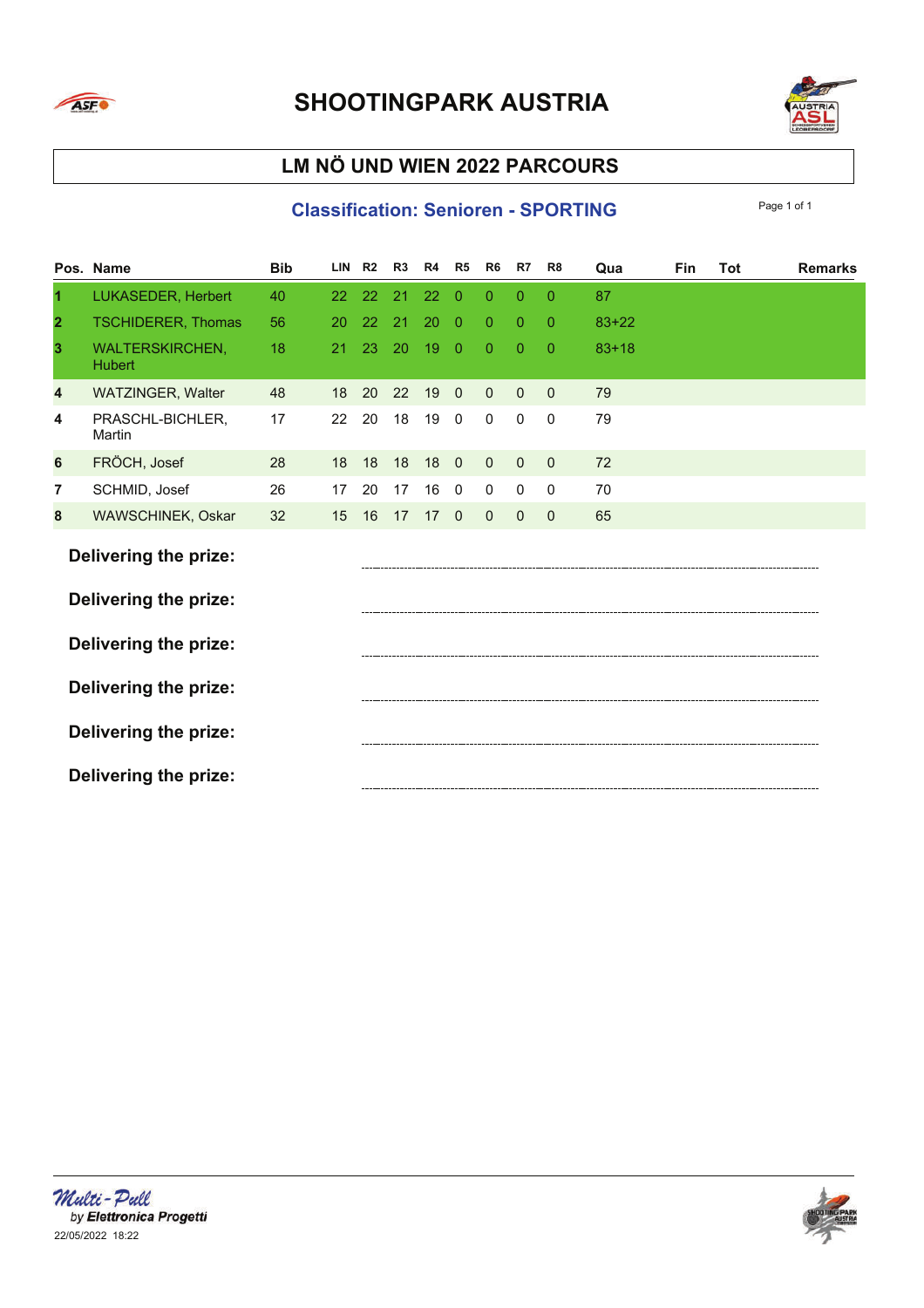



### **LM NÖ UND WIEN 2022 PARCOURS**

#### **Classification: Junioren - SPORTING**

|              | Pos. Name                 | <b>Bib</b>     | LIN | R2 | R3              | R4          | R5                      | R6             | R7             | R8           | Qua | <b>Fin</b> | Tot | <b>Remarks</b> |
|--------------|---------------------------|----------------|-----|----|-----------------|-------------|-------------------------|----------------|----------------|--------------|-----|------------|-----|----------------|
|              | WEIGELSPERG,<br>Alexander | 41             | 20  | 16 | 19 <sup>°</sup> | 14          | $\theta$                | $\Omega$       | $\Omega$       | $\Omega$     | 69  |            |     |                |
| $\mathbf{2}$ | <b>VLASIN, Paul</b>       | $\overline{5}$ | 18  | 15 | 17              | 17          | $\Omega$                | $\overline{0}$ | $\theta$       | $\Omega$     | 67  |            |     |                |
| 3            | <b>WAGERER, Gregor</b>    | 57             | 15  | 17 | 18 <sup>°</sup> | $12\quad 0$ |                         | $\overline{0}$ | $\overline{0}$ | $\mathbf{0}$ | 62  |            |     |                |
| 4            | HUMPOLEC, Daniel          | 21             | 11  | 11 | 15              | 16          | $\overline{\mathbf{0}}$ | $\mathbf{0}$   | $\Omega$       | $\Omega$     | 53  |            |     |                |
|              | Delivering the prize:     |                |     |    |                 |             |                         |                |                |              |     |            |     |                |
|              | Delivering the prize:     |                |     |    |                 |             |                         |                |                |              |     |            |     |                |
|              | Delivering the prize:     |                |     |    |                 |             |                         |                |                |              |     |            |     |                |
|              | Delivering the prize:     |                |     |    |                 |             |                         |                |                |              |     |            |     |                |
|              | Delivering the prize:     |                |     |    |                 |             |                         |                |                |              |     |            |     |                |
|              | Delivering the prize:     |                |     |    |                 |             |                         |                |                |              |     |            |     |                |